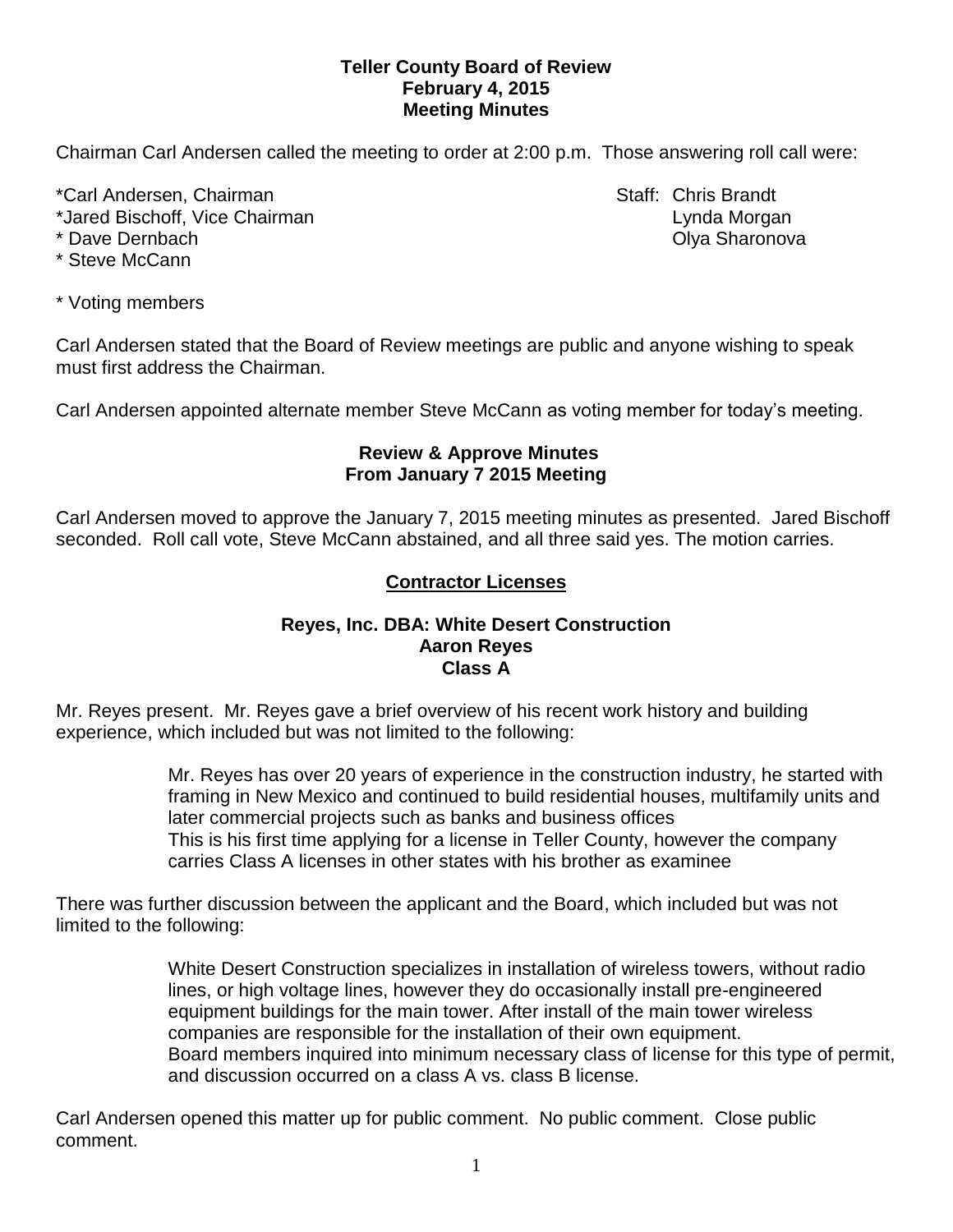Chris Brandt indicated everything was in order with the State.

Dave Dernbach moved to grant Reyes, Inc. DBA: White Desert Construction, with Aaron Reyes as the examinee, a Class A License. Jared Bischoff seconded. Roll call vote and all said yes. The motion carries.

### **Belfor USA Group, Inc. Charles Sather Class B-1**

Mr. Sather present. Mr. Sather gave a brief overview of his recent work history and building experience, which included but was not limited to the following:

> Mr. Sather joined the construction industry in 1972 For years he worked in Denver on residential and commercial projects ranging from remodeling, restoration, and insurance claims Started Belfor USA Group Inc. in 2002, currently holding class A and B licenses throughout the United States, also currently has class A licenses with Pikes Peak Regional Building Department, Denver area, and Aurora Mr. Sather was involved in the repair of the Power Plant in Colorado Springs, however currently his company does not bid on any new construction projects At this time he has no pending projects in Teller County, just interested in expending into Teller County

Carl Andersen opened this matter up for public comment. No public comment. Close public comment.

Chris Brandt indicated everything was in order with the State, however he noted that the company's workmen's comp certificate currently does not include the state of Colorado as one of the covered states.

Jared Bischoff moved to grant Belfor USA Group, Inc., with Charles Sather as the examinee, a Class B-1 license with a condition of providing an updated workmen's comp certificate with the state of Colorado included. Dave Dernbach seconded. Roll call vote and all said yes. The motion carries.

## **Board Discussion**

#### **A. Consider and recommend to the Teller County Board of County Commissioners to amend Article III, Section 105.2 11 as it relates to registration of Agricultural buildings.**

Lynda Morgan reviewed the provided staff report, explaining the need and reasoning behind this proposed change:

Description of Request:

The Building Department realizes the need for the registration of Agricultural Buildings in order to verify the exemption from the required building permits for the specific piece of property, to ensure any applicable permits (electrical, mechanical or plumbing) are applied for, and to provide a record of developments made to the property. Need for Request from this Department: